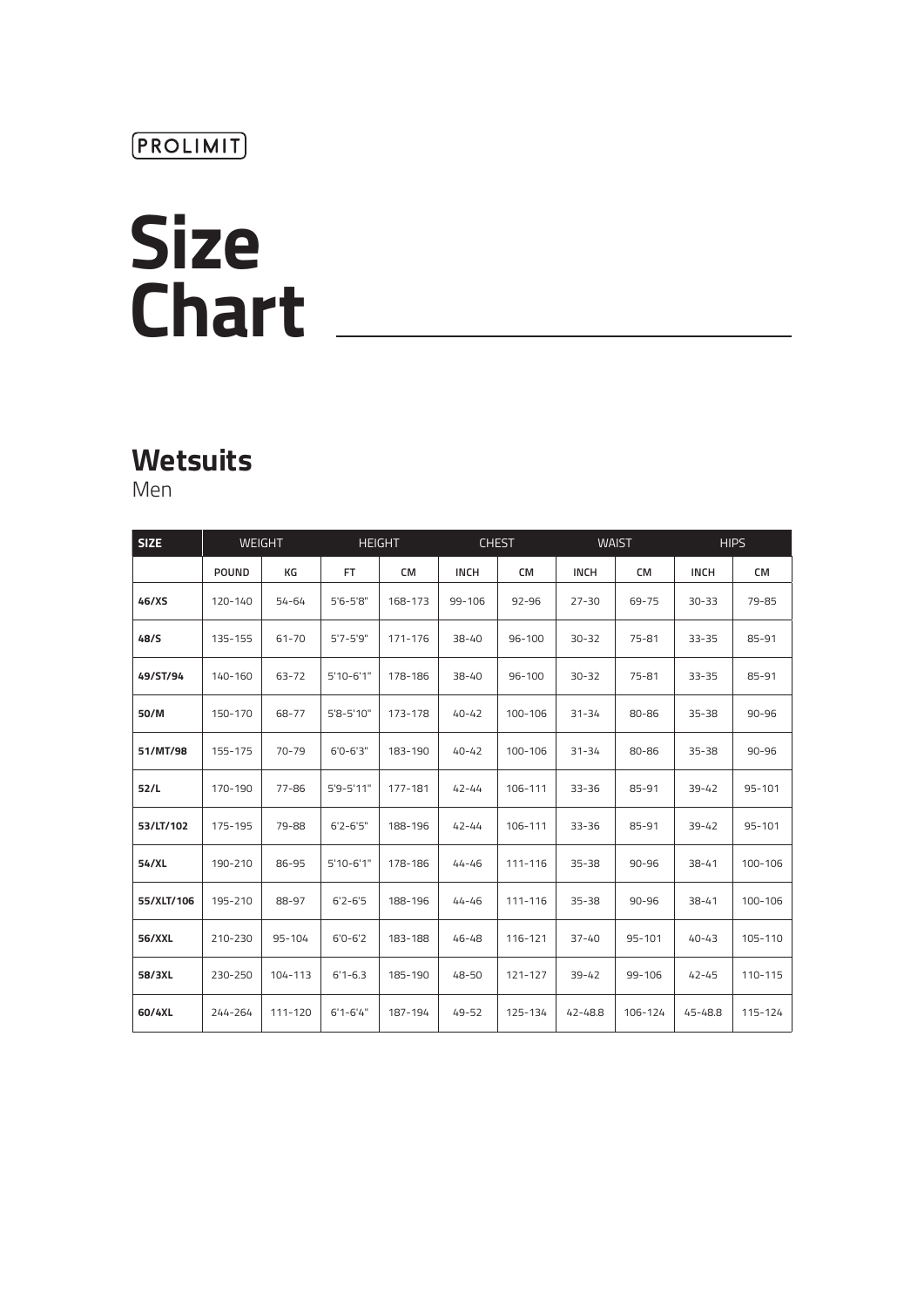## (PROLIMIT)

# **Size Chart**

# **Wetsuits**

Women

| <b>SIZE</b> | <b>WEIGHT</b> |           | <b>HEIGHT</b>   |             | <b>CHEST</b> |            |           | <b>WAIST</b> | <b>HIPS</b> |           |
|-------------|---------------|-----------|-----------------|-------------|--------------|------------|-----------|--------------|-------------|-----------|
|             | <b>POUND</b>  | КG        | <b>FT</b>       | <b>CM</b>   | <b>INCH</b>  | <b>CM</b>  | INC H     | <b>CM</b>    | <b>INCH</b> | <b>CM</b> |
| 34/XS/4     | 99-120        | 45-54     | $5'3'' - 5'6''$ | 162-168     | $23 - 32$    | 60-81      | $22 - 25$ | $58 - 63$    | $29 - 32$   | 76-84     |
| 36/S/6      | 105-125       | 48-57     | $5'4''-5'7''$   | 165-170     | $31 - 33$    | 79-84      | $24 - 25$ | 61-64        | $30 - 33$   | $77 - 85$ |
| 36/ST/6T    | 109-130       | $50 - 59$ | 5'5"-5'8"       | 167-172     | $31 - 33$    | 79-84      | $24 - 25$ | 61-64        | $30 - 33$   | $77 - 85$ |
| 38/M/8      | 109-130       | $50 - 59$ | 5'5"-5'9"       | 168-174     | $32 - 34$    | 82-87      | $25 - 27$ | 63-68        | $31 - 34$   | 79-86     |
| 38/MT/8T    | 120-140       | 54-64     | 5'8"-5'10"      | 173-179     | $32 - 34$    | 82-87      | $25 - 27$ | 63-68        | $31 - 34$   | 79-86     |
| 40/L/10     | 120-140       | 54-64     | 5'8"-5'9"       | $171 - 177$ | $33 - 36$    | 86-91      | $26 - 28$ | $64 - 71$    | $32 - 34.5$ | 81-87     |
| 40/LT/10T   | 130-150       | 59-68     | 5'9"-5'11"      | 175-181     | $33 - 36$    | 86-91      | $26 - 28$ | 64-71        | $32 - 34.5$ | 81-87     |
| 42/XL/12    | 130-150       | 59-68     | 5'8"-5'10"      | 173-179     | $35 - 37$    | 89-95      | $28 - 30$ | $71 - 76$    | $33 - 35$   | 84-89     |
| 42/XL/T12T  | 135-155       | 61-70     | 5'9"-6'0"       | 177-183     | $35 - 37$    | 89-95      | $28 - 30$ | $71 - 76$    | $33 - 35$   | 84-89     |
| 44/XXL/14   | 141-160       | 64-73     | 5'9"-5'11"      | 175-181     | $36 - 39$    | $94 - 99$  | $29 - 31$ | $73 - 78$    | $33 - 36$   | 85-90     |
| 46/3XL/16   | 160-180       | 73-82     | 5'6"-5'8"       | 181-185     | $37 - 40$    | $97 - 102$ | $31 - 33$ | 78-84        | $35 - 37$   | 88-94     |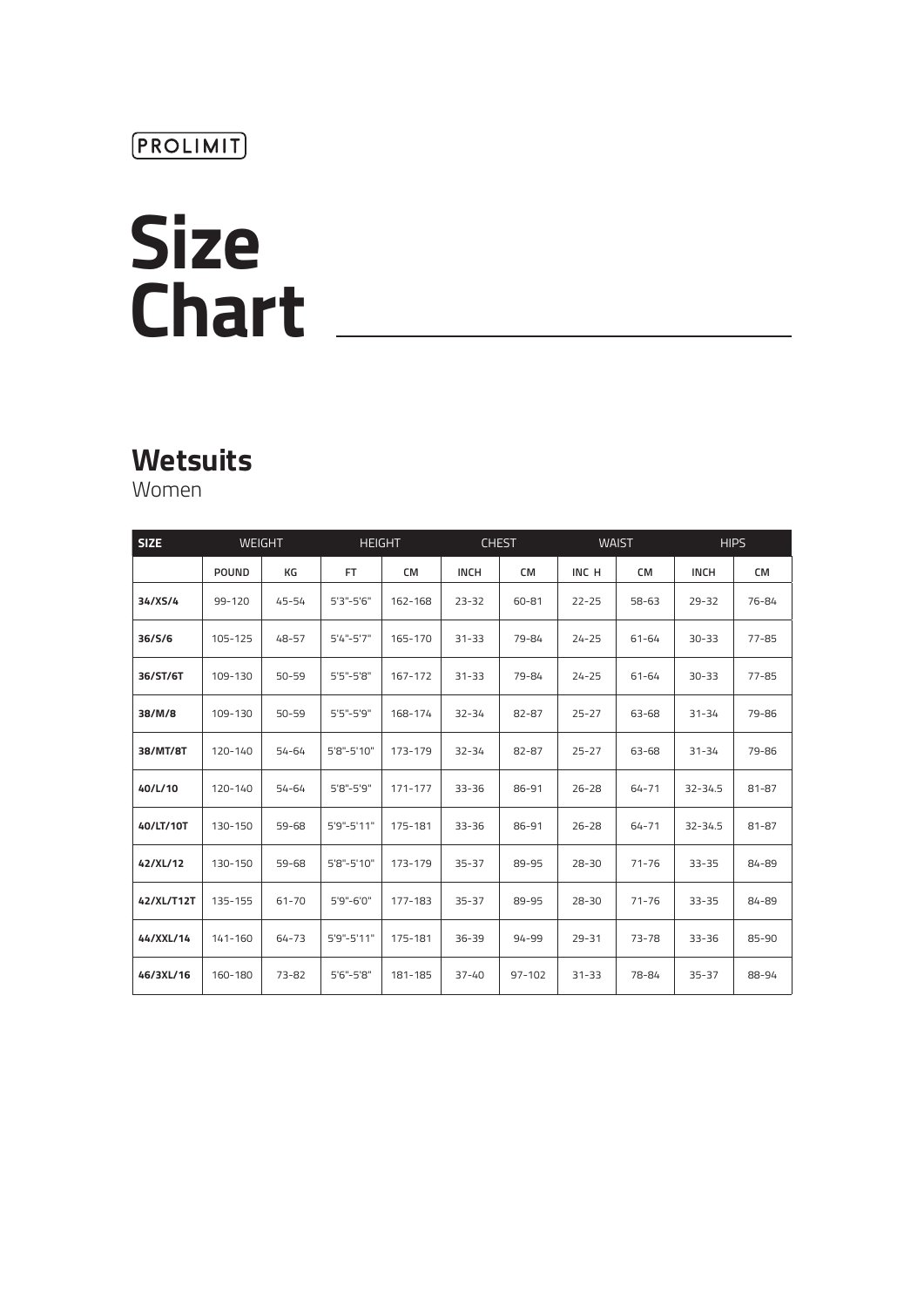### $(PROLIMIT)$

# **Size Chart**

# **Wetsuits**

Grommet

| <b>SIZE</b>  | <b>AGE</b> | <b>WEIGHT</b> | <b>HEIGHT</b>      |             | <b>CHEST</b> |           | <b>WAIST</b> |           | <b>HIPS</b> |           |
|--------------|------------|---------------|--------------------|-------------|--------------|-----------|--------------|-----------|-------------|-----------|
|              | AGE        | <b>POUND</b>  | FT.                | CM          | <b>INCH</b>  | CM        | <b>INCH</b>  | <b>CM</b> | <b>INCH</b> | <b>CM</b> |
| 4XS/86-98    | $2 - 3$    | $28 - 38$     | $2'11" - 3'1.5"$   | $88 - 95$   | $19 - 21$    | $48 - 53$ | $18 - 20$    | 46-51     | $19 - 21$   | 48-53     |
| 3XS/98-104   | $3 - 4$    | $32 - 40$     | $3'1,5" - 3'5"$    | $95 - 103$  | $20 - 22$    | $51 - 56$ | $19 - 21$    | 48-53     | $20 - 22$   | $51 - 56$ |
| 2XS/110-116  | $4 - 5$    | $36 - 44$     | $3'5'' - 3'7, 5''$ | $103 - 110$ | $21 - 23$    | $53 - 58$ | $20 - 22$    | $51 - 56$ | $21 - 23$   | 53-58     |
| XS/116-122   | $5 - 6$    | $40 - 50$     | 3'10"-4'2"         | $118 - 126$ | $23 - 25$    | $58 - 63$ | $21 - 23$    | 53-58     | $23 - 25$   | 58-64     |
| S/128-134    | $7 - 8$    | $45 - 60$     | 4'2"-4'4"          | $126 - 133$ | $24 - 26$    | 62-67     | $22 - 24$    | 55-60     | $25 - 27$   | 64-68     |
| M/140        | $9 - 10$   | $50 - 70$     | 4'4"-4'8"          | $133 - 141$ | $25 - 28$    | 66-71     | $23 - 25$    | $57 - 62$ | $27 - 29$   | 68-74     |
| L/146        | $10 - 11$  | $28 - 38$     | 4'7"-4'10"         | $140 - 147$ | $28 - 30$    | $71 - 76$ | $24 - 30$    | $59 - 65$ | $28 - 30$   | $71 - 76$ |
| XL/152-158   | $11 - 12$  | $32 - 40$     | 4'10"-5'1"         | 147-155     | $29 - 31$    | 74-79     | $25 - 27$    | 64-69     | $30 - 32$   | $71 - 81$ |
| XXL/158-164  | $12 - 13$  | $36 - 44$     | $5'1'' - 5'4''$    | 155-162     | $31 - 33$    | 79-84     | $27 - 33$    | 69-74     | $32 - 34$   | 81-86     |
| XXXL/164-170 | $14 - 16$  | $40 - 50$     | $5'4''-5'7''$      | $162 - 170$ | $33 - 35$    | 84-89     | $33 - 35$    | $71 - 76$ | $34 - 36$   | 86-91     |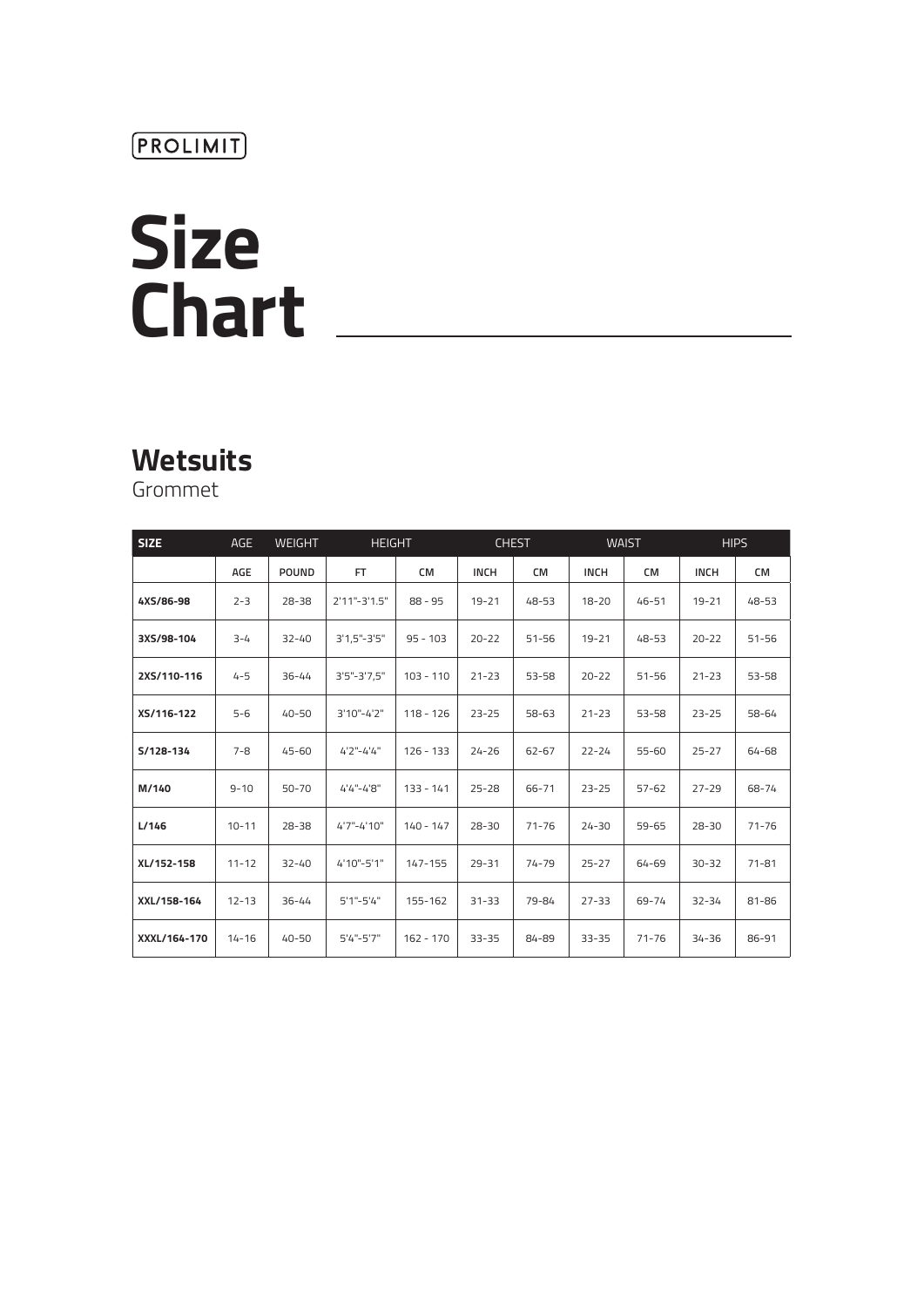# **Size Chart**

# **Neoprene Beanies & Hoods**

| <b>SIZE</b> | <b>BEANIE</b> | <b>HOOD</b> |
|-------------|---------------|-------------|
| <b>XS</b>   | 53.5-55.5cm   | N/A         |
| s           | 55-57cm       | 55-57cm     |
| М           | 56.5-58.5cm   | 56-58cm     |
|             | 58-60cm       | 57-59cm     |
| <b>XL</b>   | 59.5-61.5cm   | 58-60cm     |



Beanie thickness does not effect sizing.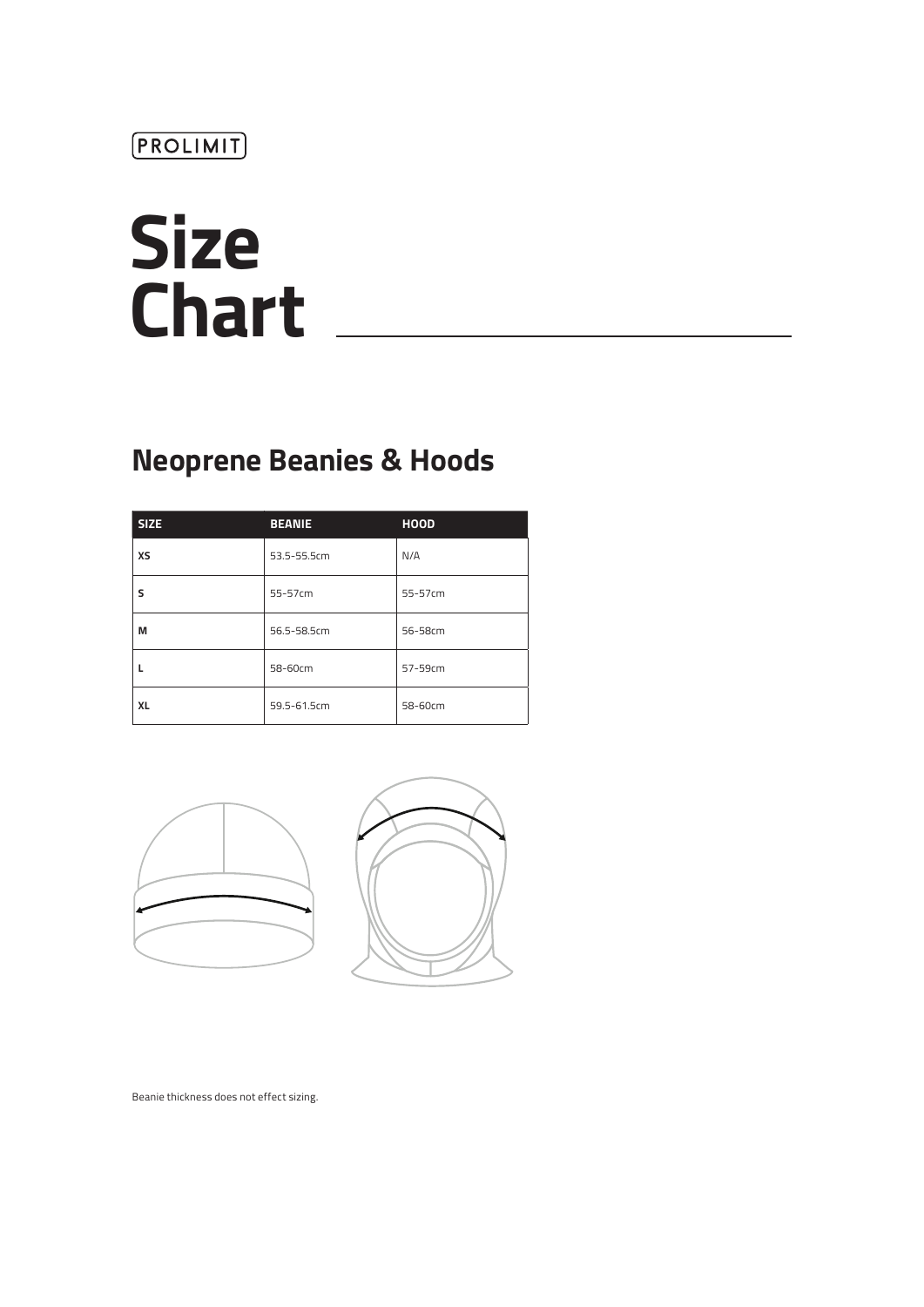# **Size Chart**

## **Neoprene Gloves**

| <b>MEASUREMENT</b>               | XS    | S     | M     | L     | XL    | <b>XXL</b> |  |  |  |
|----------------------------------|-------|-------|-------|-------|-------|------------|--|--|--|
| <b>GLOVE LENGTH</b><br>1         | 23,81 | 24,61 | 25,41 | 26,21 | 27,01 | 27,81      |  |  |  |
| 2 PALM WIDTH                     | 18,42 | 19,07 | 19,72 | 20,37 | 21,02 | 21,67      |  |  |  |
| <b>3 GLOVE OPENING</b>           | 17,1  | 17,7  | 18,3  | 18,9  | 19,5  | 20,1       |  |  |  |
| $1.081.0$ FINICER 110 11711 1714 |       |       |       |       |       |            |  |  |  |



**LONG FINGER HS UTILITY**

#### **MODELS INCLUDE:**

Long finger HS Mesh Elasto Sealed H2O summer gloves Long finger HS Utility Glove Sealed

Short finger HS Mesh Elasto Sealed Skin Lycra summer gloves

Short finger HS Utility Q-Glove X-Stretch Summer glove Long finger

| <b>MEASUREMENT</b>           | XS    | S     | M     | L     | XL    | <b>XXL</b> |  |  |
|------------------------------|-------|-------|-------|-------|-------|------------|--|--|
| <b>GLOVE LENGTH</b><br>1     | 28,1  | 28,9  | 29,7  | 30,5  | 31,3  | 32,1       |  |  |
| 2 PALM WIDTH                 | 20,61 | 21,68 | 22,75 | 23,82 | 24,89 | 25,96      |  |  |
| <b>GLOVE OPENING</b><br>з.   | 16,44 | 17,24 | 18,04 | 18,84 | 19,64 | 20,44      |  |  |
| <b>CURVED FINGER UTILITY</b> |       |       |       |       |       |            |  |  |

#### **MODELS INCLUDE:**

Hydrogen

Curved finger Mesh Mittens Closed Palm/Direct Grip Curved finger Mittens Open Palm Xtreme Polar 2-Layer Mittens Cold Water

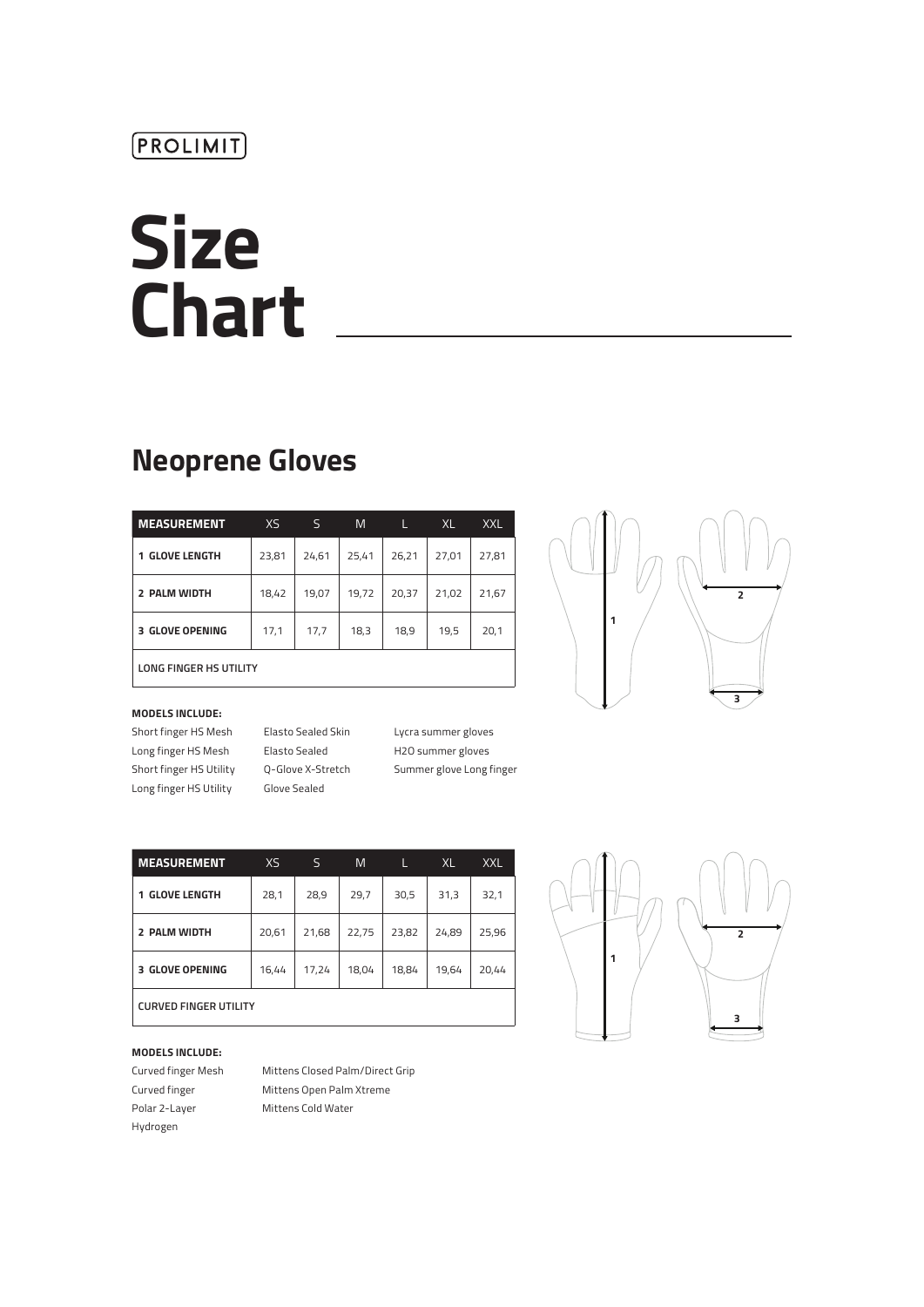# **Size Chart**

# **Safety floatation vest**

|                                |              |             | <b>CHEST SIZE</b> |                 | <b>WEIGHT</b>   |
|--------------------------------|--------------|-------------|-------------------|-----------------|-----------------|
| <b>CHILDEREN SIZE</b>          |              | <b>CM</b>   | <b>INCH</b>       | КG              | LBS             |
| <b>ABY</b>                     | 4XS          | $51 - 58$   | $20 - 23$         | <b>UP TO 15</b> | <b>UP TO 33</b> |
| <b>CHILD</b>                   | 3XS          | 58-63       | $23 - 25$         | $15 - 23$       | $33 - 51$       |
| <b>LARGE CHILD</b>             | 2XS          | 63-69       | $25 - 27$         | $23 - 30$       | $51 - 66$       |
|                                |              |             | <b>CHEST SIZE</b> |                 | <b>WEIGHT</b>   |
| <b>ADULT SIZE</b>              |              | <b>CM</b>   | <b>INCH</b>       | КG              | <b>LBS</b>      |
| <b>JUNIOR</b>                  | XS           | 69-76       | $27 - 30$         | Over 30-40      | Over 66-88      |
| SMALL (S)                      | S            | $71 - 81$   | $28 - 32$         | Over 40-50      | Over 88-110     |
| MEDIUM (M)                     | M            | 78-91       | $31 - 36$         | Over 50-60      | Over 110-132    |
| LARGE (L)                      | $\mathsf{L}$ | 88-101      | $35 - 40$         | Over 60-70      | Over 132-154    |
| <b>EXTRA LARGE (XL)</b>        | XL           | $101 - 114$ | $40 - 45$         | Over 70         | <b>Over 154</b> |
| <b>EXTRA EXTRA LARGE (2XL)</b> | 2XL          | $114 - 127$ | $45 - 50$         | Over 70         | <b>Over 154</b> |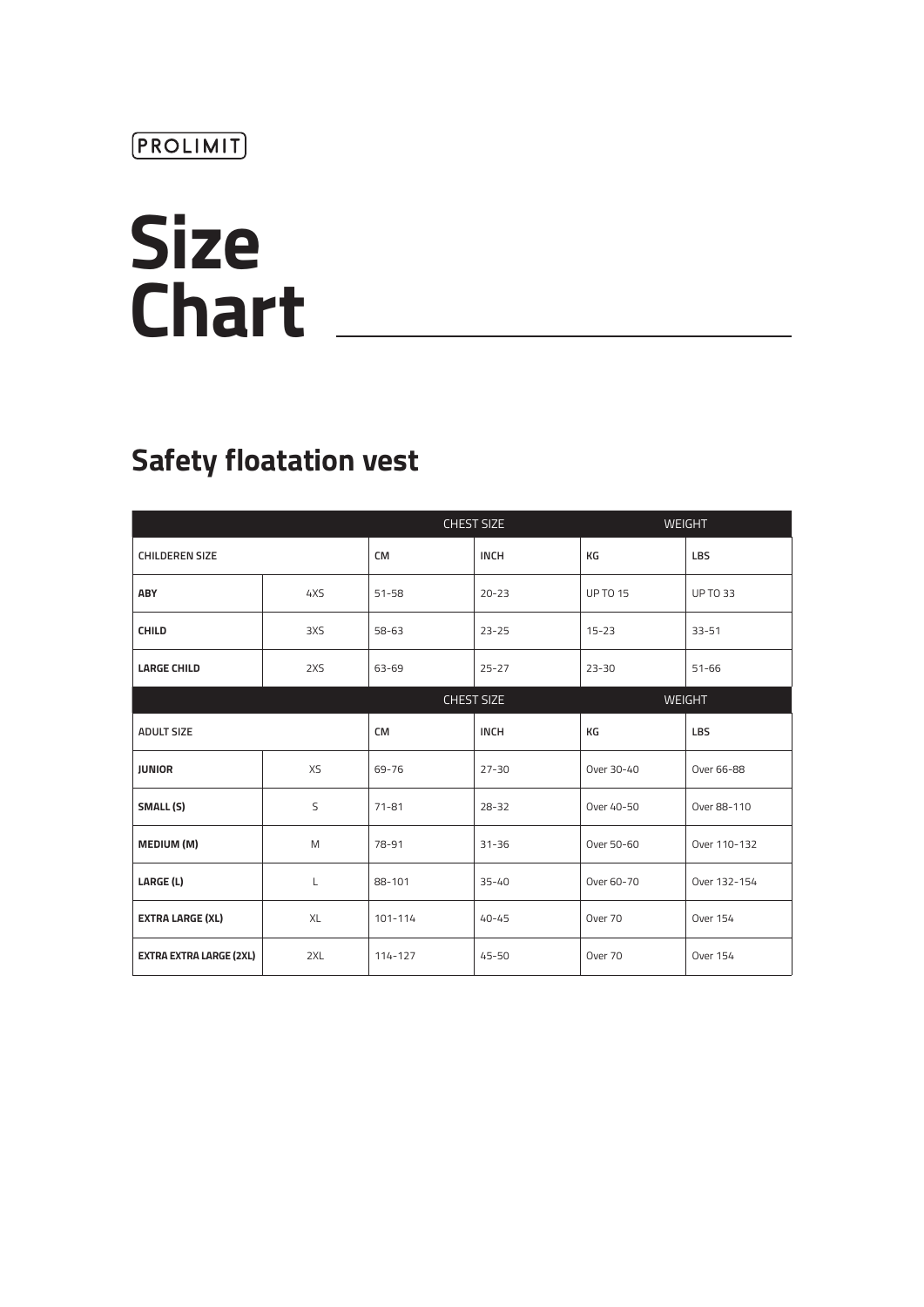# **Size Chart**

## **PFD**

|                                |     |             | <b>CHEST SIZE</b> | <b>WEIGHT</b> |                 |  |
|--------------------------------|-----|-------------|-------------------|---------------|-----------------|--|
| <b>CHILDEREN SIZE</b>          |     | <b>CM</b>   | <b>INCH</b>       | КG            | LBS             |  |
| <b>LARGE CHILD</b>             | 2XS | 63-69       | $25 - 27$         | $23 - 30$     | $51 - 66$       |  |
|                                |     |             | <b>CHEST SIZE</b> | <b>WEIGHT</b> |                 |  |
| <b>ADULT SIZE</b>              |     | <b>CM</b>   | <b>INCH</b>       | КG            | LBS             |  |
| <b>JUNIOR</b>                  | XS  | 84          | 34                | Over 30-40    | Over 66-88      |  |
| SMALL (S)                      | S   | 90          | 36                | Over 40-60    | Over 88-110     |  |
| <b>MEDIUM (M)</b>              | M   | 94          | 38                | Over 60-80    | Over 110-132    |  |
| LARGE (L)                      | L   | 108         | 42                | $70+$         | <b>Over 154</b> |  |
| <b>EXTRA LARGE (XL)</b>        | XL  | $127+$      | 46                | $70+$         | <b>Over 154</b> |  |
| LARGE (L)                      | L   | 88-101      | $35 - 40$         | Over 60-70    | Over 132-154    |  |
| <b>EXTRA LARGE (XL)</b>        | XL  | $101 - 114$ | $40 - 45$         | Over 70       | <b>Over 154</b> |  |
| <b>EXTRA EXTRA LARGE (2XL)</b> | 2XL | 114-127     | $45 - 50$         | Over 70       | <b>Over 154</b> |  |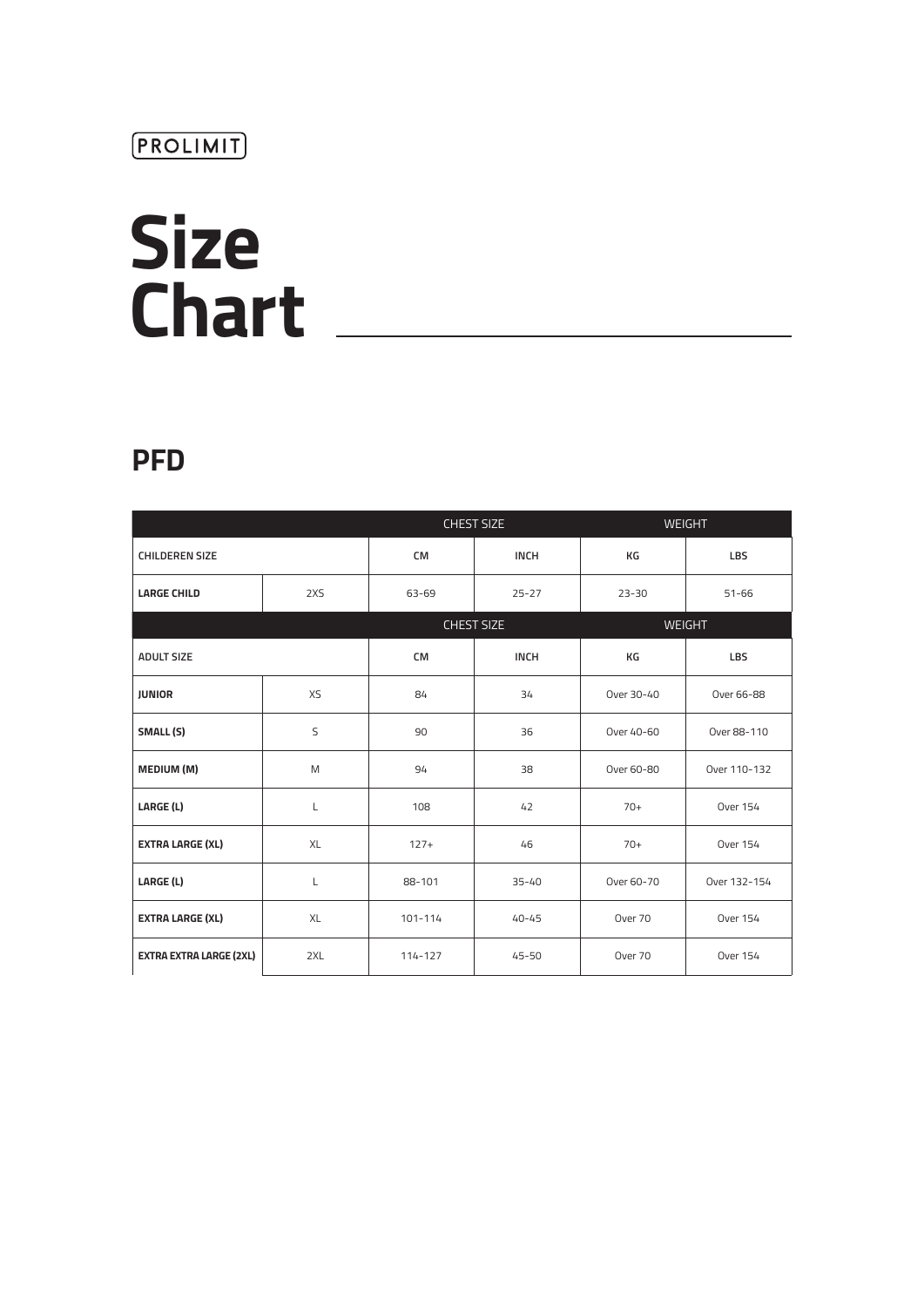# **Size Chart**

## **Footwear**

| EU    | <b>US MEN'S</b> | <b>US WOMENS'S</b> | <b>MONDO POINT</b> | <b>UK</b>            |
|-------|-----------------|--------------------|--------------------|----------------------|
| 36    | $5 - 5.5$       | $5.5 - 6$          | 23-23.5            | $\mathcal{L}_{\! +}$ |
| 37/38 | $6 - 7$         | $6.5 - 7.5$        | $24 - 25$          | $4,5-5,5$            |
| 39    | 7.5             | 8                  | 25.5               | 6,5                  |
| 40/41 | $8 - 9$         | $8.5 - 9.5$        | $26 - 27$          | $7 - 7,5$            |
| 42    | $9.5 - 10$      | $10 - 10.5$        | $27.5 - 28$        | 8                    |
| 43/44 | $10.5 - 11.5$   | n/a                | 28.5-29.5          | $9 - 10$             |
| 45    | 12              | n/a                | 30                 | 11                   |
| 46/47 | $12.5 - 13.5$   | n/a                | 30.5-31.5          | $11,5 - 12,5$        |
| 48    | 14              | n/a                | 32                 | 13                   |
| 49/50 | 14.5            | n/a                | n/a                | $13,5 - 14$          |
| 51    | 15              | n/a                | n/a                | 15                   |
| 52/53 | 16              | n/a                | n/a                | $16 - 17$            |